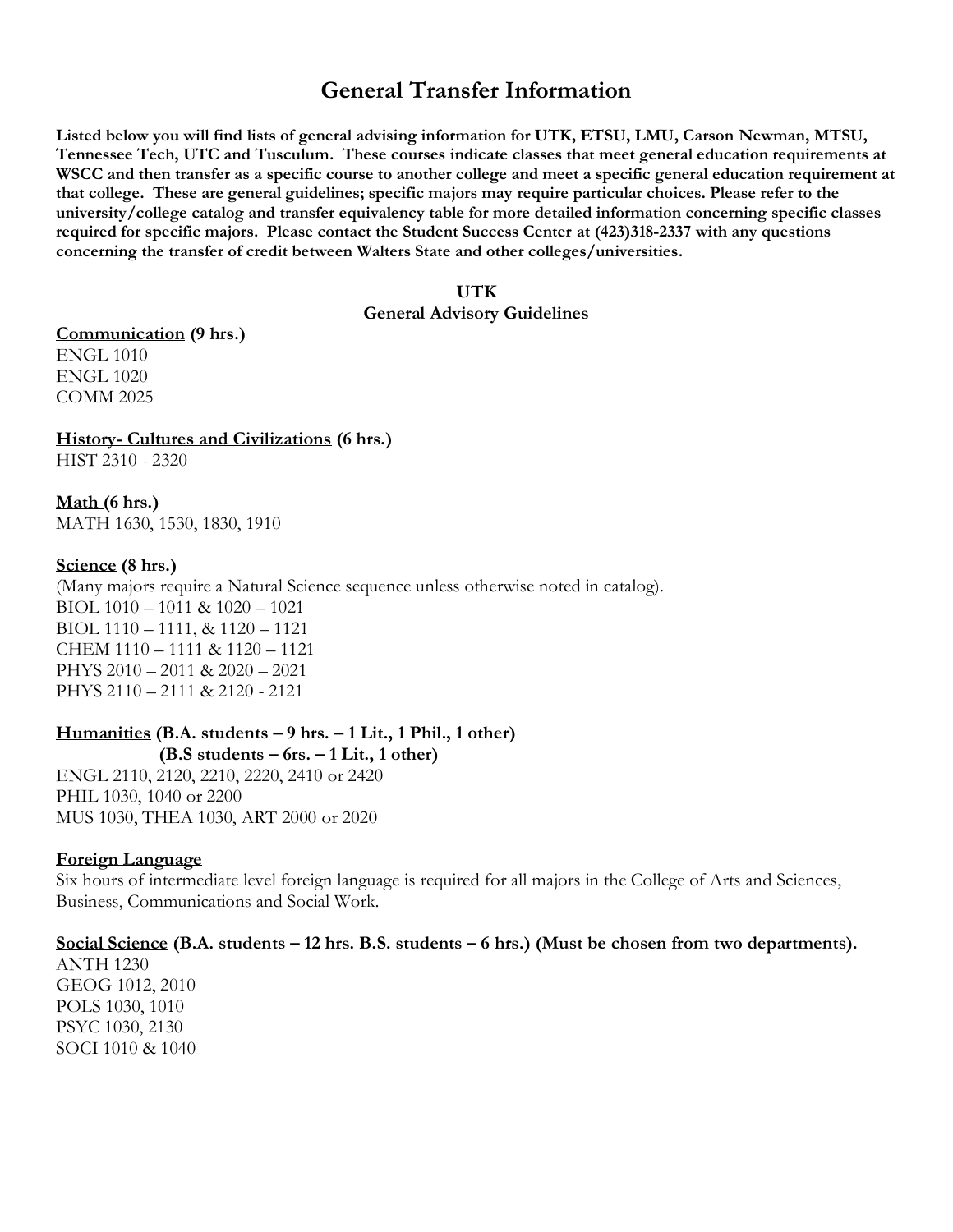#### **ETSU General Advisory Guidelines**

#### **Communication (9 hrs.)**

ENGL 1010 ENGL 1020 COMM 2025 COMM 2055 **(This class is best communications course for any BS major in College of Arts and Sciences)**

#### **History (6 hrs.)**

HIST 2010 HIST 2020 **(The world history courses are accepted by ETSU but the preference is for US.)**

#### **Math (3 hrs.)**

MATH 1530 or 1910

#### **Science (8 hrs.)**

**(College of Arts & Sciences wants science sequence)** ASTR - 1030 - 32 BIOL 1010 - 11 & 1020 - 21 or BIOL 1110 - 11 & 1120 - 21 BIOL 2010 - 11 & 2020 - 21 CHEM 1010 - 1011 CHEM 1110 - 11 & 1120 - 21 GEOL 1030 - 31 PHYS 2010 - 2011 & 2020 - 2021 PHYS 2110 - 2111 & 2120 - 2121

#### **Fine Arts (3 hrs.)**

ART 2000, 2020 or 1035 HUM 1010, 1020 MUSC 1030 THEA 1030

#### **Literature (3 hrs.)**

ENGL 2110, 2120, 2210, 2220, 2410 or 2420

#### **Humanities (3 hrs.)**

PHIL 1030, 1040, 2020. 2210 or 2640 **(PHIL 2640 best for any BS major found in College of Arts and Sciences.)** EGRT 2020 **(EGRT 2020 best for most degrees in found in Technology)**

#### **Institutions and Society (6 hrs.)**

ANTH 1230 ECON 2100 ECON 2200 GEOG 1012 GEOG 2010 POLS 1030 PSYC 1010 PSYC 2130 SOCI 1010 SOCI 1040

**Computer Competency (3 hrs.)**

INFS 1010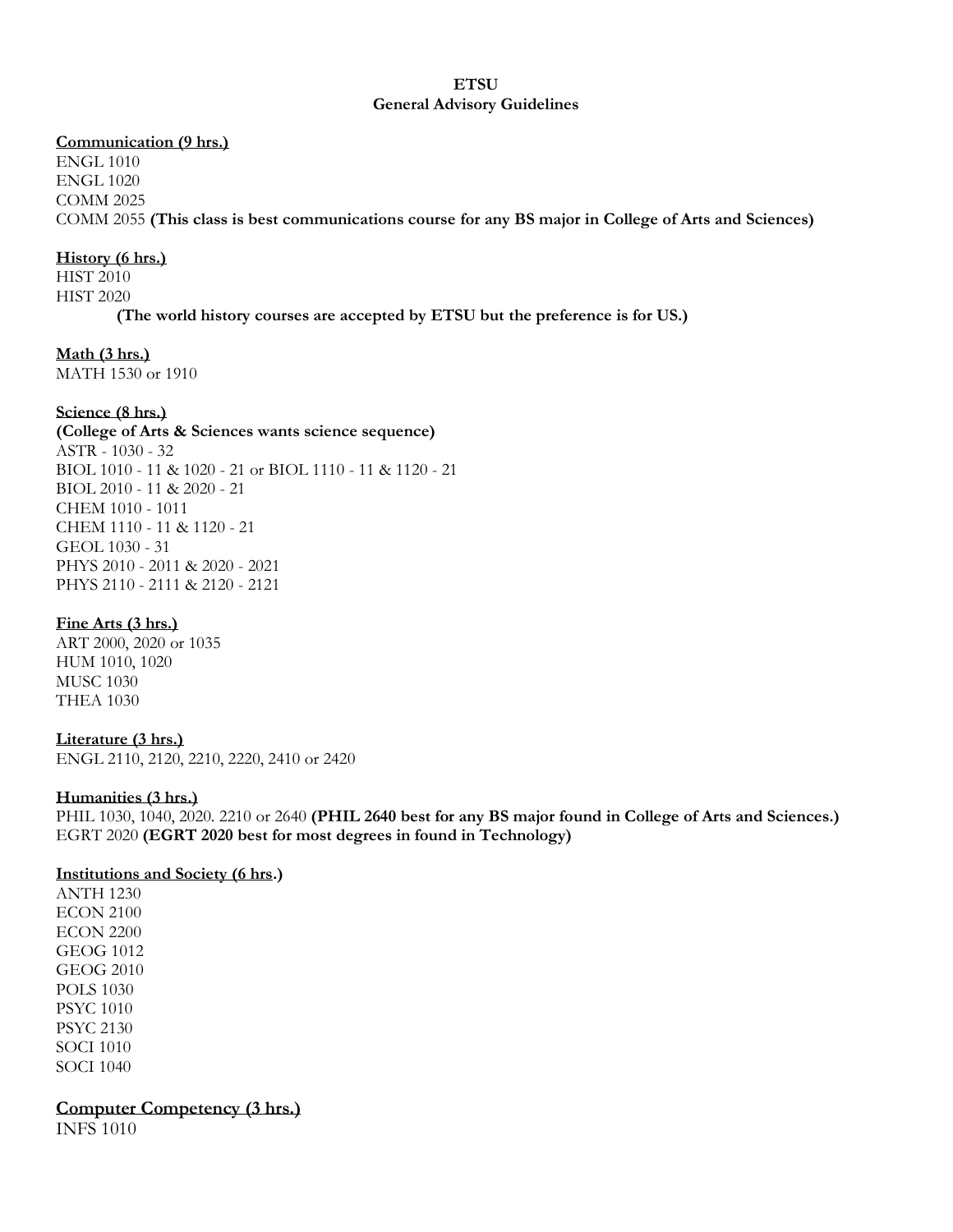### **LMU General Advisory Guidelines**

#### **Communications (9 hrs.)**

ENGL 1010 ENGL 1020 COMM 2025

### **Math (3 hrs.)**

MATH 1530 MATH 1710 MATH 1720 MATH 1910

**Computer Science (3 hrs.)** INFS 1010

### **History (6 hrs.)**

Choose a sequence from

HIST 2310, 2320 **OR** HIST 2010, 2020

#### **Humanities and Fine Arts (6 hrs.)**

ART 1035, ART 2000 or 2020 MUS 1030 THEA 1030 PHIL 1030

#### **Social Behavioral Sciences (6 hrs.)**

Take two courses from PSYC 1030, SOCI 1010, ECON 2100, ECON 2200, GEOG 1012, 2010, or POLS 1030

#### **Natural Sciences (8 hrs.)**

Take 8 hours of natural science coursework listed on Walters State approved Natural Science General Education list.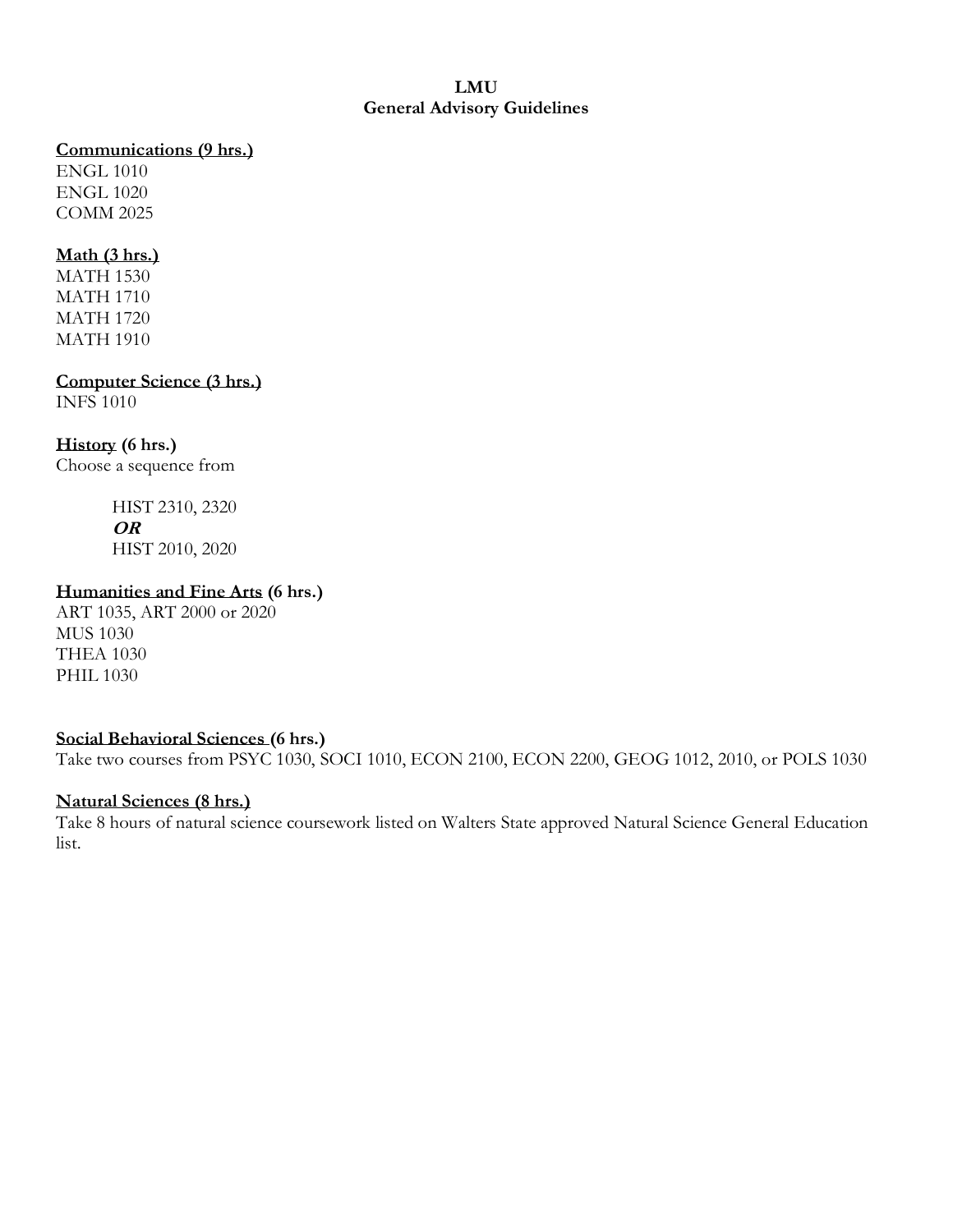#### **Carson-Newman General Advisory Guidelines**

#### **Communication (9 hrs.)**

ENGL 1010 ENGL 1020 COMM 2025

## **History (6 hrs.)**

HIST 2310, 2320

**(US History course will transfer to CN and can be used for Personal and Social Responsibility)**

## **Math (3 hrs.)**

MATH 1530, 1630, 1710, 1720, 1830 or 1910

## **Science (8 hrs.)**

ASTR 1030 - 1032 BIOL 1010 - 1011, 1020 - 1021, 1110 - 1111, 1120 - 1121, 2010 - 2011, or 2020 – 2021 GEOL 1030 - 1031 CHEM 1010 - 1011, 1110 - 1111 or 1120 - 2121 PHYS 2010 - 2011, 2020 - 2021, 2110 - 2111 or 2120 - 2121

## **Personal and Social Responsibility (6 hrs.)**

Take POLS 1030 OR ECON 2200 And choose 1 additional course from list below PSYC 1030, 2130, SOCI 1010 or 1040

## **English Literature (3 hrs.)**

ENGL 2420

## **Fine Arts (3 hrs.)**

ART 1035 ART 2000 ART 2020 MUS 1030 THEA 1030

## **Humanities (3 credit hours)**

HUM 1010, 1020, 2860 PHIL 1030, 2200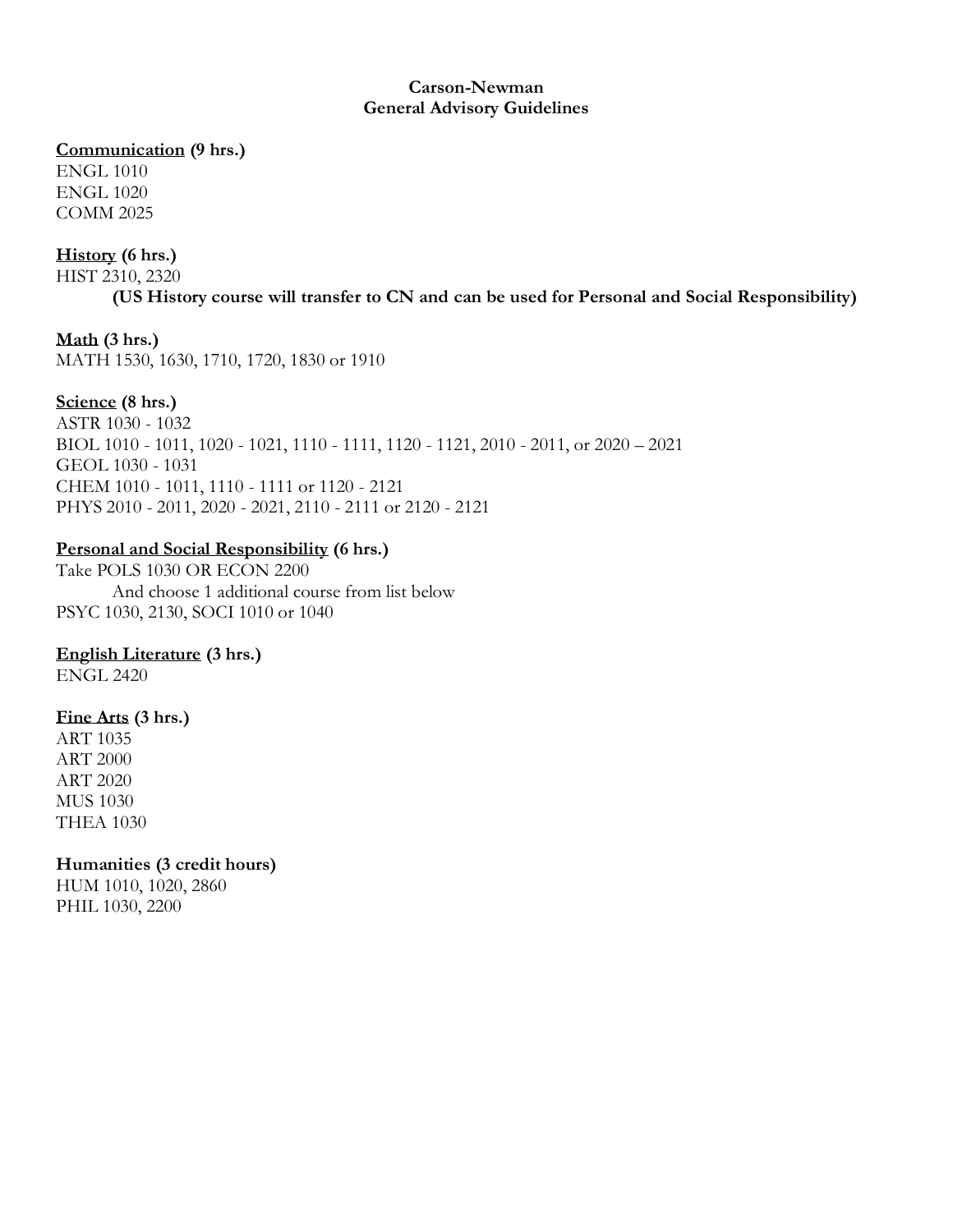### **MTSU General Advisory Guidelines**

### **Communication (9 hrs.)**

ENGL 1010 ENGL 1020 COMM 2025

### **History (6 hrs.)**

HIST 2010 and HIST 2020 OR HIST 2310 and HIST 2320

### **Humanities and Fine arts (9 hrs.)**

Take three classes from (at least one course must be a literature): ART 1035, ART 2000, ENGL 2110, ENGL 2120, ENGL 2210, ENGL 2220, ENGL 2410, ENGL 2420, MUS 1030, PHIL 1030 or THEA 1030

### **Mathematics (3 hrs.)**

Take one from: MATH 1530, MATH 1630, MATH 1710, MATH 1720, MATH 1830 or MATH 1910

### **Natural Science (8hrs.)**

#### **(Prefer courses to be non-sequential)**

Take two with labs from ASTR 1030/32, BIOL 1010/11, BIOL 1020/21, BIOL 1080/81, BIOL 2010/11, BIOL 2020/21, CHEM 1010/11, CHEM 1110/11, CHEM 1120/21, GEOL 1030/31, PHYS 2010/11, PHYS 2020/11, PHYS 2110/11 or PHYS 2120/21

#### **Social/Behavioral Sciences (6 hrs.)**

#### **(Must come from 2 different departments)**

Take two from ANTH 1230, ECON 2100, ECON 2200, GEOG 2010, PHED 2000, POLS1030, POLS 1010, PSYC 1030, SOCI 1010, SOCI 1040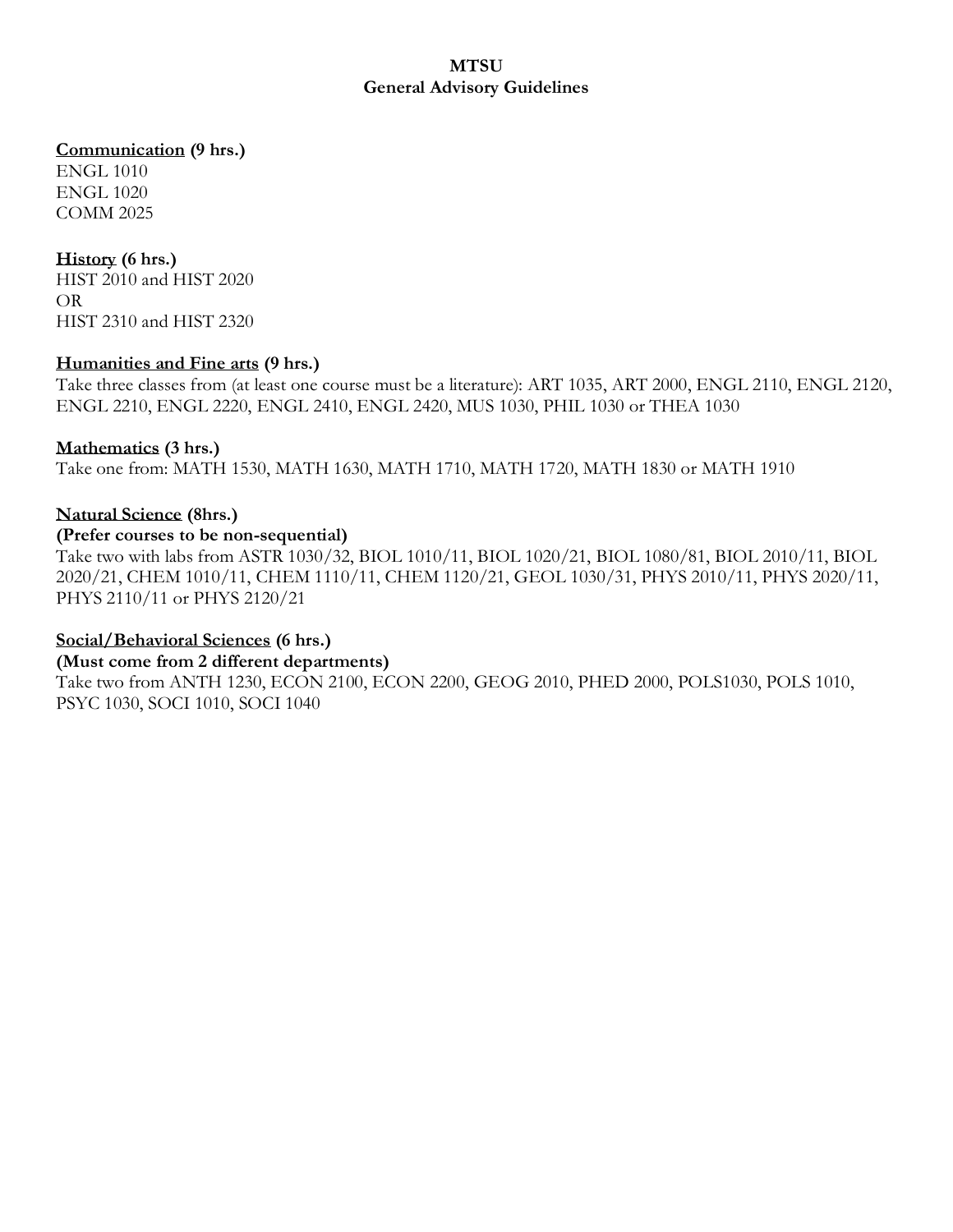#### **Tennessee Tech University General Advisory Guidelines**

## **Communication (9 hrs.)**

ENGL 1010 ENGL 1020 COMM 2025

### **Mathematics (3 hrs.)**

Take one from: MATH 1530, MATH 1630, MATH 1710, MATH 1720, MATH 1830 or MATH 1910

**History (6 hrs.)** HIST 2010 and HIST 2020

### **Humanities and Fine arts (9 hrs.)**

Take three classes from (at least one course must be a literature): ART 1035, ENGL 2110, ENGL 2120, ENGL 2210, ENGL 2220, ENGL 2410, ENGL 2420, MUS 1030, PHIL 1030 or THEA 1030

### **Social/Behavioral Sciences (6 hrs.)**

Take two from ANTH 1230, ECON 2100, ECON 2200, GEOG 1012, POLS 1030, PSYC 1030, SOCI 1010

### **Natural Science (8hrs.)**

Take two with labs from ASTR 1030/32, BIOL 1010/11, BIOL 1020/21, BIOL 1110/1111, BIOL 1120/21, BIOL 2010/11, BIOL 2020/21, CHEM 1010/11, CHEM 1050/51, CHEM 1110/11, CHEM 1120/21, GEOL 1030/31, PHYS 2010/11, PHYS 2020/11, PHYS 2110/11 or PHYS 2120/21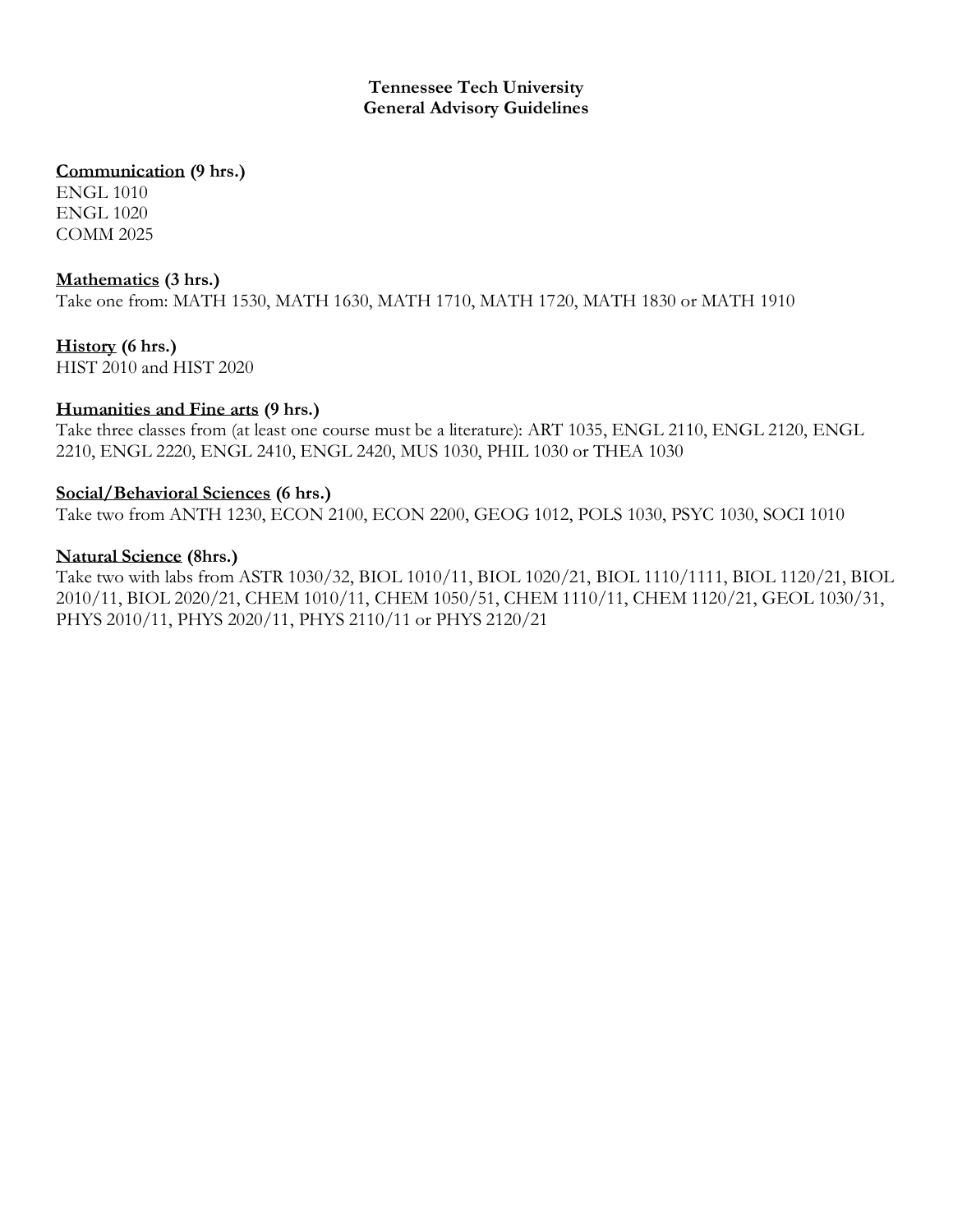#### **UTC General Advisory Guidelines**

### **Communication (6 hrs.)**

ENGL 1010 ENGL 1020

### **History - Cultures and Civilizations(6 hrs.)**

HIST 2310 – 2320 or HIST 2010 - 2020

## **Math (6 hrs.)**

Take 1530 AND Take one additional course from this list: Math 1710, 1830, or 1910

### **Science (8 hrs.) Take two natural science courses with labs from the list below**

ASTR 1030-1032 BIOL 1110 – 1111, BIOL 1120 – 1121 CHEM 1110 – 1111, CHEM 1120 – 1121 PHYS 2010 – 2011, PHYS 2020 – 2021 PHYS 2110-2111, PHYS 2120 - 2121

## **Humanities (12 hrs. needed at UTC only 9 hrs. needed at WSCC and one must be ENGL literature)**

Take one from ENGL 2410 or 2420 AND Take one from ART 2000 or ART 2020 AND Take one from PHIL 1030, PHIL 1040 or PHIL 2200 AND Take one from ART 1035, ART 2000, ART 2020, MUS 1030, THEA 1030 or HUM 2860

### **Behavioral and Social Science (6hrs)**

Take two from this list: ECON 2100, ECON 2200, GEOG 1012, POLS 1030, PSYC 1030, SOCI 1010, or SOCI 1040